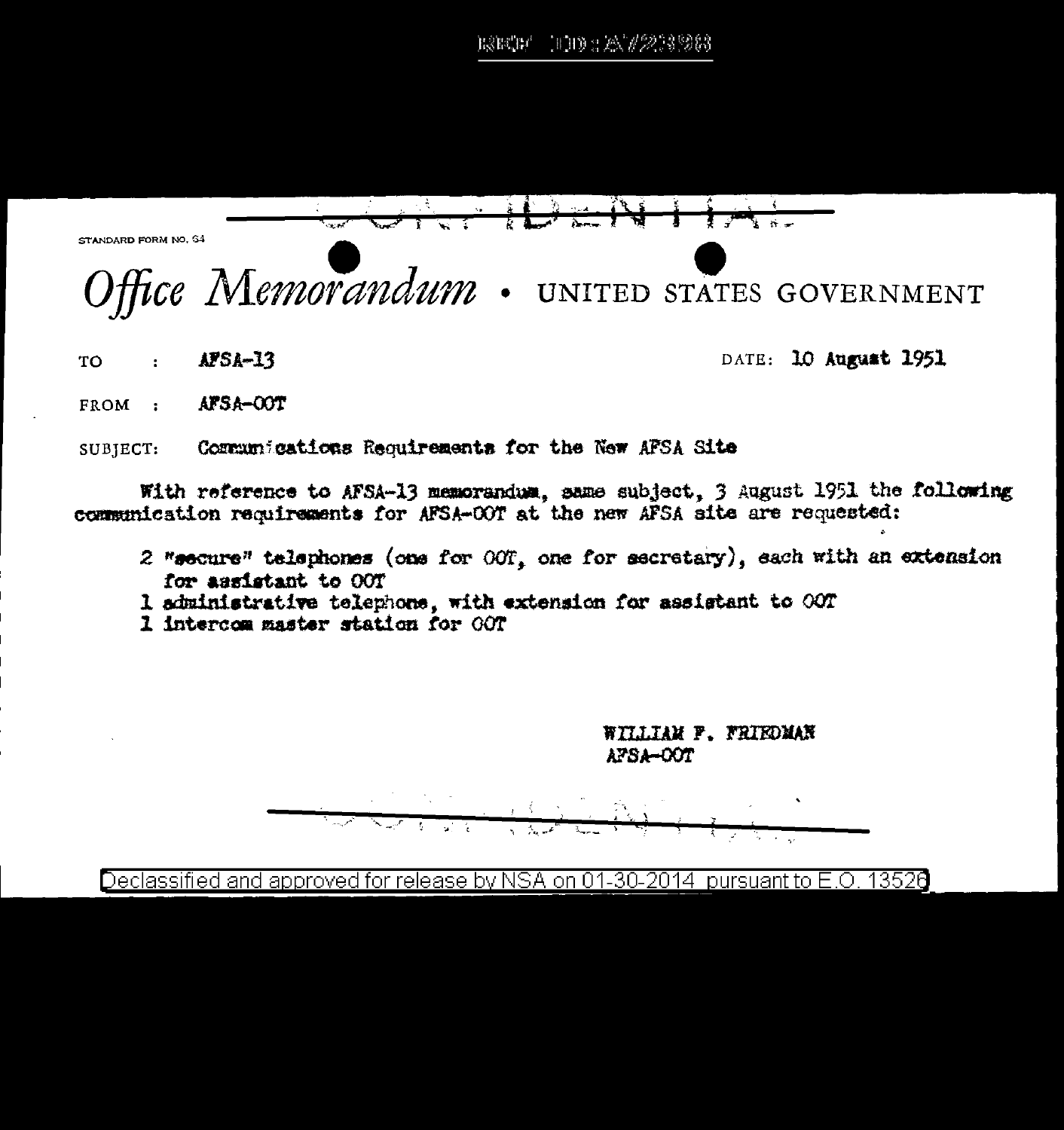ID:A72398

DEPARTHENT OF DEFENSE ARMED FORCES SECURITY AGENCY Washington 25, D.C.

3 August 1951

<u>confronner H</u>

MEMORANDUM TO: DISTRIBUTION

SUBJECT: Communications Requirements for the New AFSA Site.

l. It is requested that your communication requirements for the new AFSA site be forwarded to AFSA-13 at the earliest practicable date. Listed below are the specific facilities under consideration which should serve as a guide towards estimation of needs.

a. SECURE TELEPHONE SYSTEM (RED) -- It is planned to provide a local dial telephone system which will afford top secret security for all classified and unclassified inter-office communications within and between, and limited to, the main and field research buildings.

b. ADMIINISTRATIVE TELEPHONE SYSTEM (BLACK) == A lime ited number of administrative teephones will be provided for offices authorized to make local and long distance calls to points outside of the AFSA area.

INTERCOM SYSTEM -- An inter-office communication  $c_{n}$ system is planned to provide master stations for DIRAFSA, his deputies and assistants, staff division and office chiefs. Slave stations will be provided for administrative assistants whose positions are one level below staff division and office chiefs. All master stations will be able to communicate with all other master stations in addition to their respective slave stations. Communication from slave stations will be provided for administrative assistants whose positions are one level below staff division and office chiefs. All master stations will be able to communicate with all other master stations in addition to their respective slave stations. Communication from slave stations will be limited to the connecting master station.

d. PNEUMATIC TUBE SYSTEM -- Pneumatic tubes will be provided for the rapid exchange of documents, messages, etc., among AFSA offices in the main building where the volume of material justifies the installation.

CONFIDENTIAL